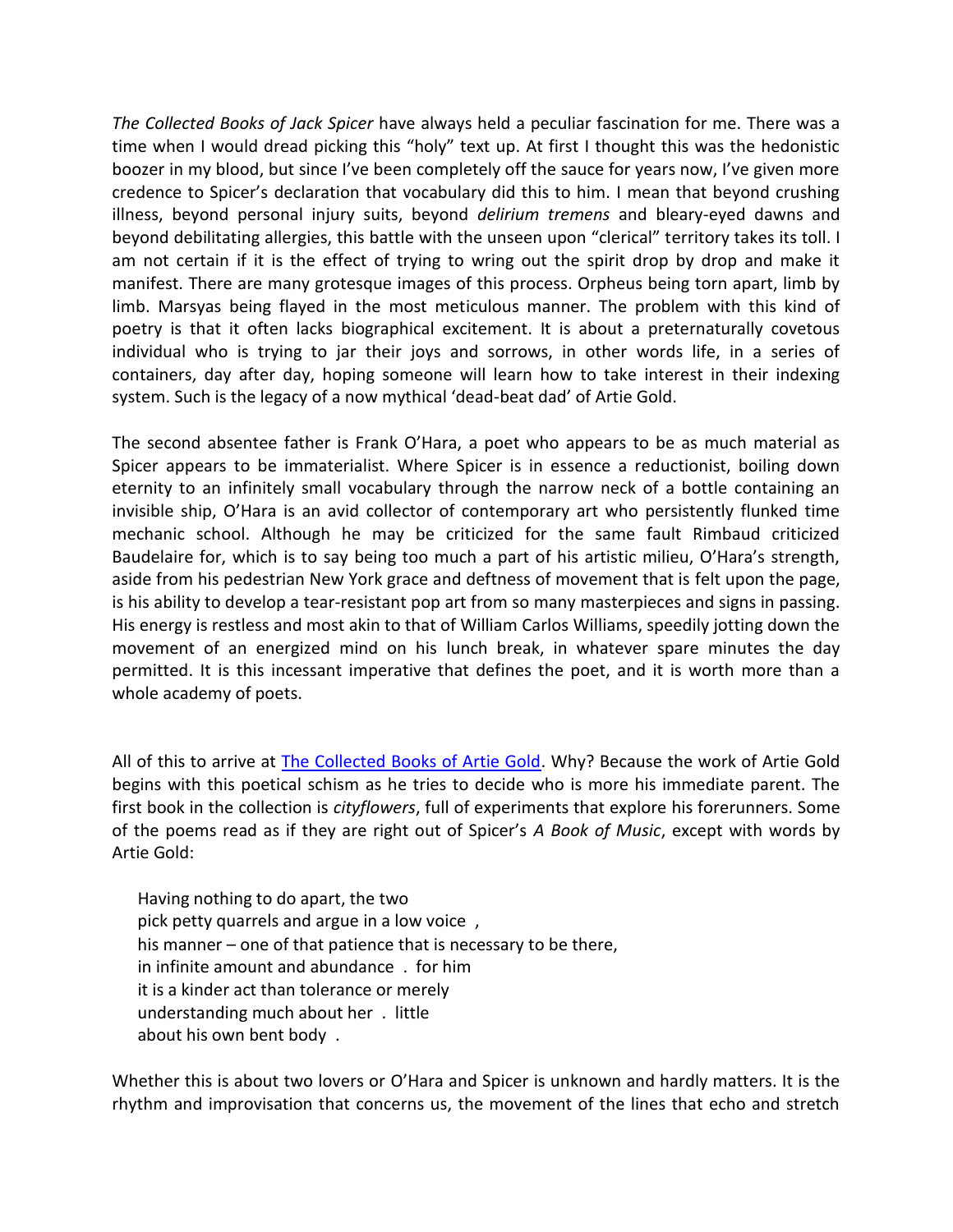beyond mere imitation. Gold also expresses a similar tone to that of Arthur Rimbaud and Jack Spicer, a desperate plea for language to have a transformative effect upon external reality and for poetry to lose its absurd pomp and adopt the circumstance of daily life:

 I want to make the space around the poem real . solid as the air about kilos of cotton or the air things fall between my muse must be a neighbor with a street address

We are left to follow "footsteps without the rhythm of the man, the hand that / moved to make the footsteps real" and left to ponder the deficiencies of what is uttered, to fret in the face of what is being compared, asking ourselves whether this is reportage or mere hyperbole:

 Perhaps what I really wanted was not the sun but some metaphor for yellow imbued on a white moon.

Gold is very open about his alchemy in *cityflowers*, applying the false historic style Jack Spicer enjoyed to Frank O'Hara, offering quantum permutations quarking off the poet's death, in surrealist cinematic takes giving O'Hara multiple deaths.

 he had fallen off a stepladder awkwardly rehearsing his death a daisy grew among his teeth and one curved up his ass curiously orphic

Gold de-emphasizes the biographical part and asserts the mythic and artistic end of of the poet's life, which is presumably deferred to eternity, or at least as long as their work lasts.

And if there were ever any doubt about the influence of these two American poets upon our Canadian friend as a budding poet, it is cleared up by Gold's inclusion of a dialogue between J and F (who sound suspiciously like Jack Spicer and Frank O'Hara). This staged conversation is reminiscent of John Donne's "Eclogue", a talk between Allophanes (All Forms) and Idios (The Fool). Allophanes can assume the guise of anything and everything in poetic terms, but Idios, through a particular type of reclusion and contemplation, may achieve a specialized kind of knowledge. In literary terms, the fool is the only one who can tell the truth, on account of his unique post. And some would agree that if the poet is not the fool, this should at the very least be his lifelong ambition.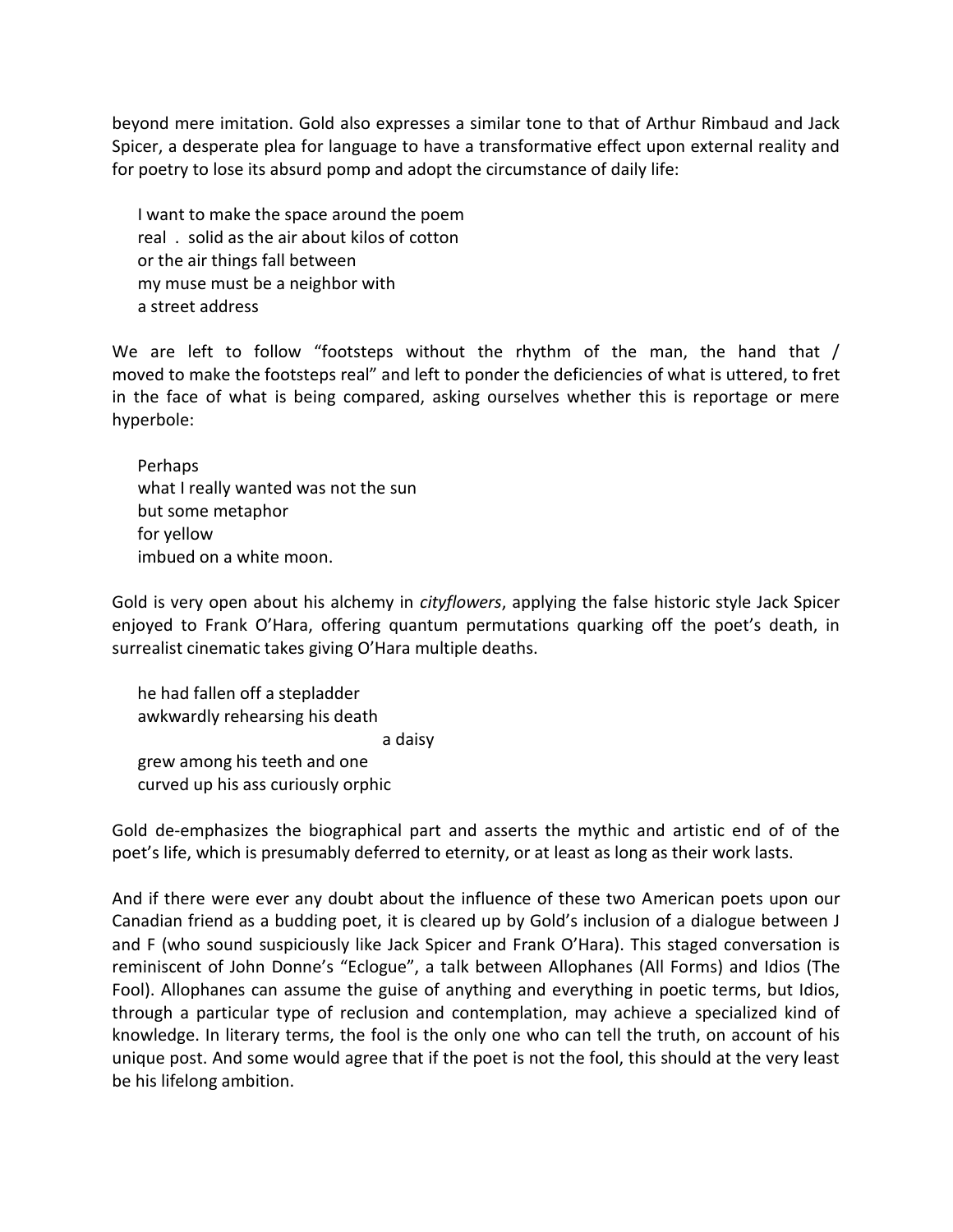In the dialogue, F is a bit hooked on referents to the celebrated, just as J moons over the despairing lack of language to affect life. As F offers a quick flourish of words, J responds by refining the hyperbolic use of language:

 F: I can see birds glance off the edges of the sky. I cannot see the end of the blue, I'm sure goes on forever. J: Forever is an adverb, may be dispensed with if considered simply a vast space of time. Perhaps a lifetime, even greater, but must end must terminate in the place of its generation.

With the image of the poet asleep, on a personal level (is anything not on this level?), I had one of those eeric moments where the resonances between Artie Gold's book and my own homage to Spicer reached one of those inexplicable Wordsworthian spots of time (at least according to the imagination of Jorge Luis Borges). Not having heard of one another, it felt like Gold had been reading my book published this year, except decades earlier. F describes the painting of the poet asleep by Chagall:

 my sleep was short like Rousseau's poet asleep or even that of Chagall's. I awoke bruised at the foot of the ladder I'd stumbled from.

And here is my poem from [After Jack](http://www.talonbooks.com/books/after-jack) about the same image:

## **The Poet Reclining**

 Beneath the purple haze Holding his throat. The horse and pig Dog graze upon green Motionless as dream Do they also dream Outside the frame, the Sleeper has been soundly Shot. He is dying from Lack of poetry, from Paint beneath the purple haze That horse and pig Dog freeze graze upon green

The second book in the collection *Even Yr Photograph Looks Afraid of Me* is the one lack of curiosity, at least for me. It appeared to be an self-conscious post-Beat experiment, and perhaps a training ground for a young Artie Gold. Although I understand it was published previously in 1974, its inclusion in the collection serves mainly to show how excellent his other books are by way of contrast and his own improvement.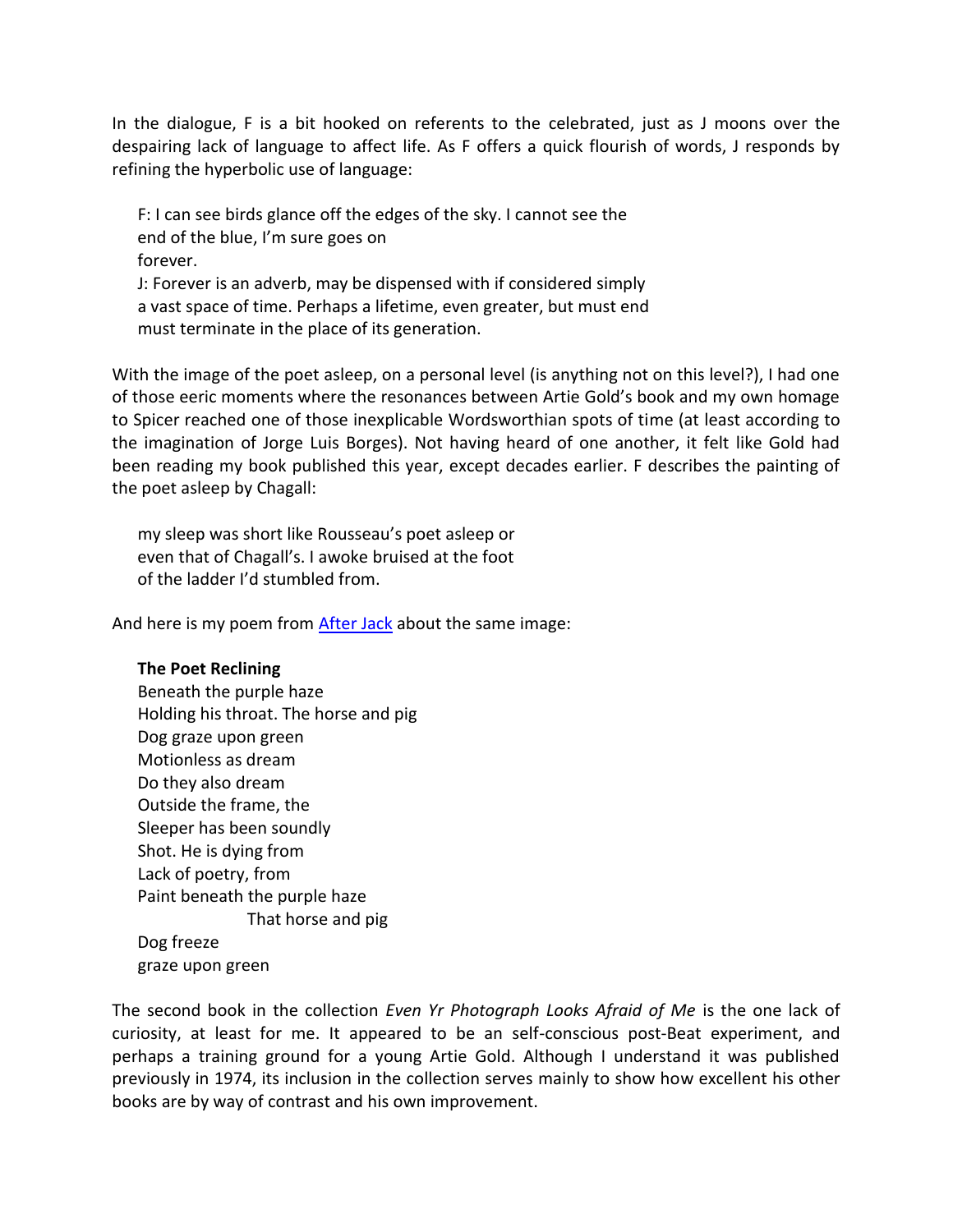Of note is the early development of his comparative style. A few of the poems smack of someone who is repeatedly reading Rimbaud and O'Hara and mimicking their hyperbolic *sangfroid*:

 we had nightmares our bodies older than the ancientest sea tortoise in blue detroit aquariums that slowly cruised into surgery where artists labored into the small morning hours in mirrors to restore the pain that falling away let the cold winter light in.

It is clear which parts of this previously published book have the skeletal structure of his later work and reveal the embryonic form of what is to become Gold's genius for constructing an image that won't sit still:

 I am going to make the dirtiest book of them all and this will not even have redeeming literary graces it will turn young ladies grape-cheeked their mouths agaped and wondering finally what the point of clothes was.

When the reader turns to his book *Mixed Doubles*, there is the sense of a fully formed Artie Gold, one capable of tracing the catching his thoughts right in the middle of their most recent rhetorical act:

 What does one do with all this crap? My o'ertaxed brain, in its units, hangs on between Bright cornices of eavesdropping palaces And it is such a private thing the thing they do

It is the work of any poet who has come to terms with their own world to the point of deciding to love it beyond the world at large, and to spend the rest of their time softly arguing this point in the dark, although aloud, possibly for "eavesdropping palaces":

 Pleasures to enter the dream, to enter together we said and hold your hollow breath there in the dark. Therefore, this afternoon, as never before, I walk

Gold expands upon the role of the poet, insisting that "We build upon a field of lies / Truths of the imagination". Or consider this sonic image of love he offers the reader:

 The mute intention we call love Klong of gong hit with sock full of sand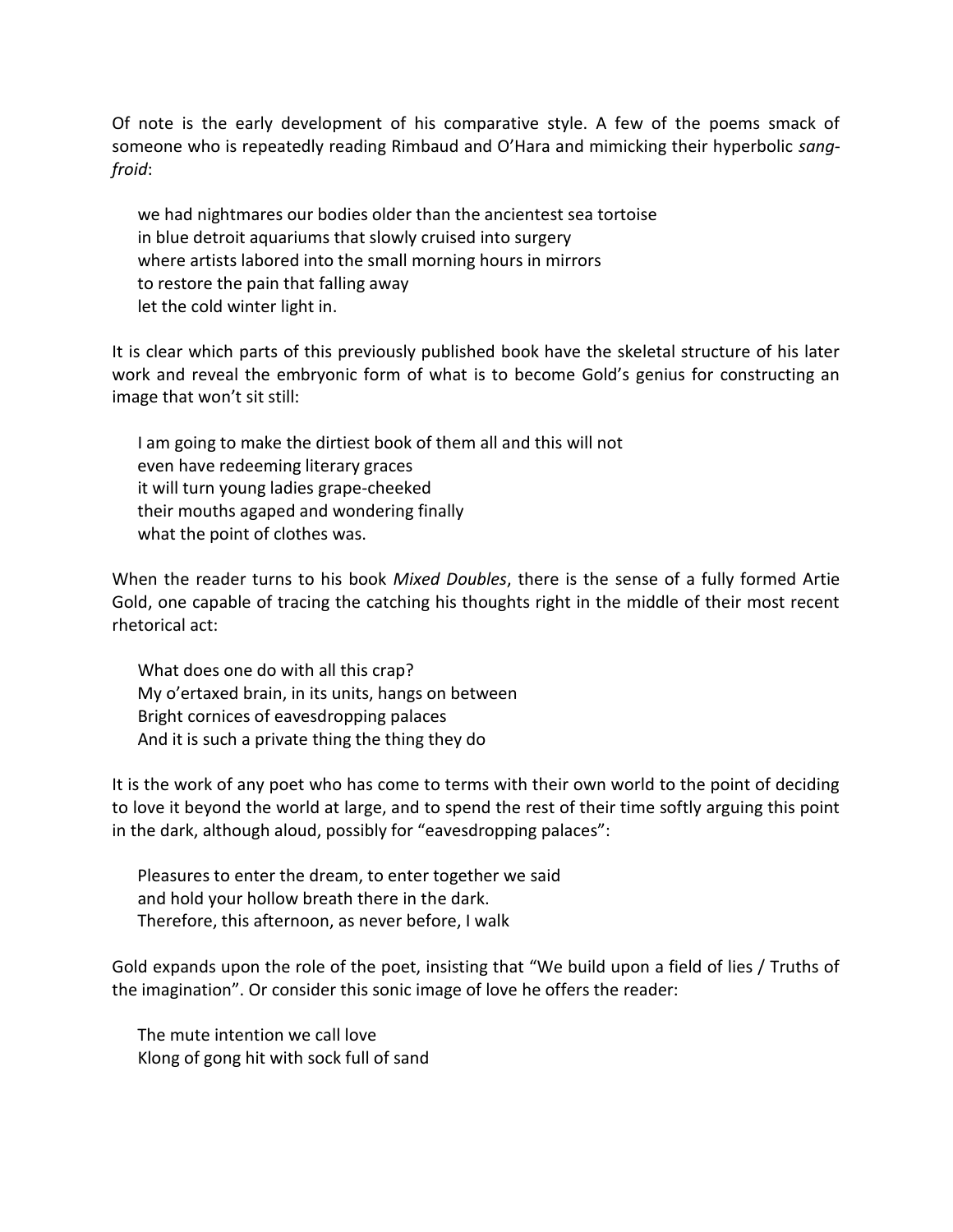Although [Ken Norris](http://talonbooks.com/authors/ken-norris) has suggested there was a Jewish cultural spin to the Véhicule Poets, including [Endre Farkas](http://www.talonbooks.com/authors/endre-farkas) and Tom Konyves and his own New Yorkish leanings, Artie Gold's poetry actually dispels any uninformed notions of him having anything in common with Jewish Montreal poets like Leonard Cohen and his lifelong mentor, Irving Layton. Gold does not assert a particular cultural viewpoint in any of his poems, although as the descendant of Jewish shmutter merchants and pullers with so much *shmata* (thank you for fully edifying me about this term, [Adeena Karasick\)](http://talonbooks.com/authors/adeena-karasick), I cannot help but feel a faint smiling atavistic force in these Duddyish lines:

 And in this storm, along the tooth of the street Shards of instinct, nonetheless, compel me And today is not worth haggling over And today is not worth haggling over

If there's anything to say about a particular Jewish quality in Gold's work, it is more something one bears witness to in the mysteriously radiant black and white photographs by Christian Knudsen (who also designed some of Gold's books), in which Artie Gold is caught laughing, rather like Sarah at God's madcap proposition in The Book of Genesis. What, who me…HAH!!! That is a good one.

Of course, if I ever needed to feel at home in the familial sense, there are always these lines:

 You know I know there is not much point getting interested in poetry for *my* sake I will die…and not leave you the business.

Yet it is the book *before Romantic Words* that offers the full realization of Gold's artistic style in a cohesive collection of faux-romances that reveal a loose sonnet structure under their dusty vellum coverings. Here, as wild as the rhetorical flourishes become, they reveal a carefully controlled structure reminiscent of Latin epigrams and elegies. The speaker, the subject, the event itself are all visibly transformed into a linguistic musing twisting midair. Once again, I thought of the image of Lancelot coughing at the premiere of Wagner's *Parsifal* [in my own work](http://www.talonbooks.com/books/after-jack) when I read these lines:

 and nothing throughout the course of this act raised itself to the level of even mild drama; I walked vaguely uncomfortably away thinking, shit, why didn't I fart during the silence instead of yelling halfwaythrough

It is not that Artie Gold is hyper-self-conscious, but that he utilizes and moves beyond this mode in order to sculpt a vigorous poetic form. The act of questioning often leads back to what the language is doing rather than what the speaker is thinking about. In one of the most astonishing poems in the collection, he starts the poem with a commonplace comparison that strives to produce an experiential effect that transcends mere metaphor: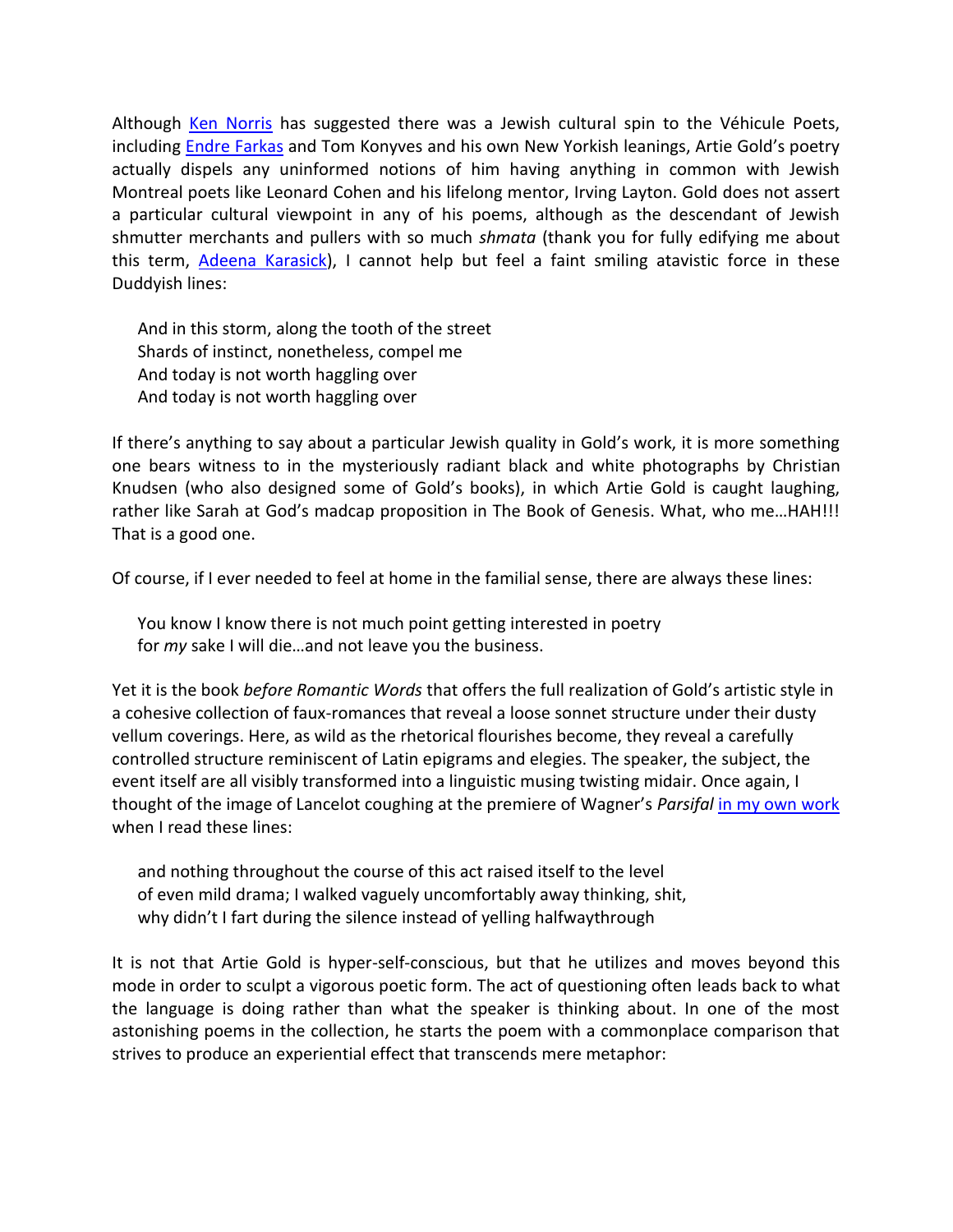Strange to compare the laundromat lit at night, with my heart. The lights jarr, as in any analogy there are elements that mean something because they must ; but mean nothing because they cannot

We aren't dealing with that scoundrel laundromat lover of [Lionel Kearns](http://www.talonbooks.com/authors/lionel-kearns), that's for sure. Then once again, in another poem, the speaker tries to elaborate, but instead of a clear statement, we get a poetic effect and this is refreshing:

 It is impossible to give assent the self is caught in the zipper of crazy erotic stammering and chewn to pieces.

It is often startling how with Artie Gold, the simple turn of phrase turns into something else not so simple. Is it an act of speech, a living experience?

 I kept looking away. you know like those streetcorners where everyone is looking up because the first person looked up ?

One of the main aspects of Gold's style that fills the entire collection is his knack for the uncanny simile or comparison:

Changed, suddenly and love dies like drool on a napkinless chin

like a poor hand of scrabble without vowels…

like the only 2 solutions to some quadratic equation

Plenty of his likenings are puzzling and positively *unheimlich*:

sphincters of salal donut the corridors of the year

In one of the poems, we get an image of the poet as Baudelaire's washed-up clownish figure, weeping through one of the more amusing pieces of fruit: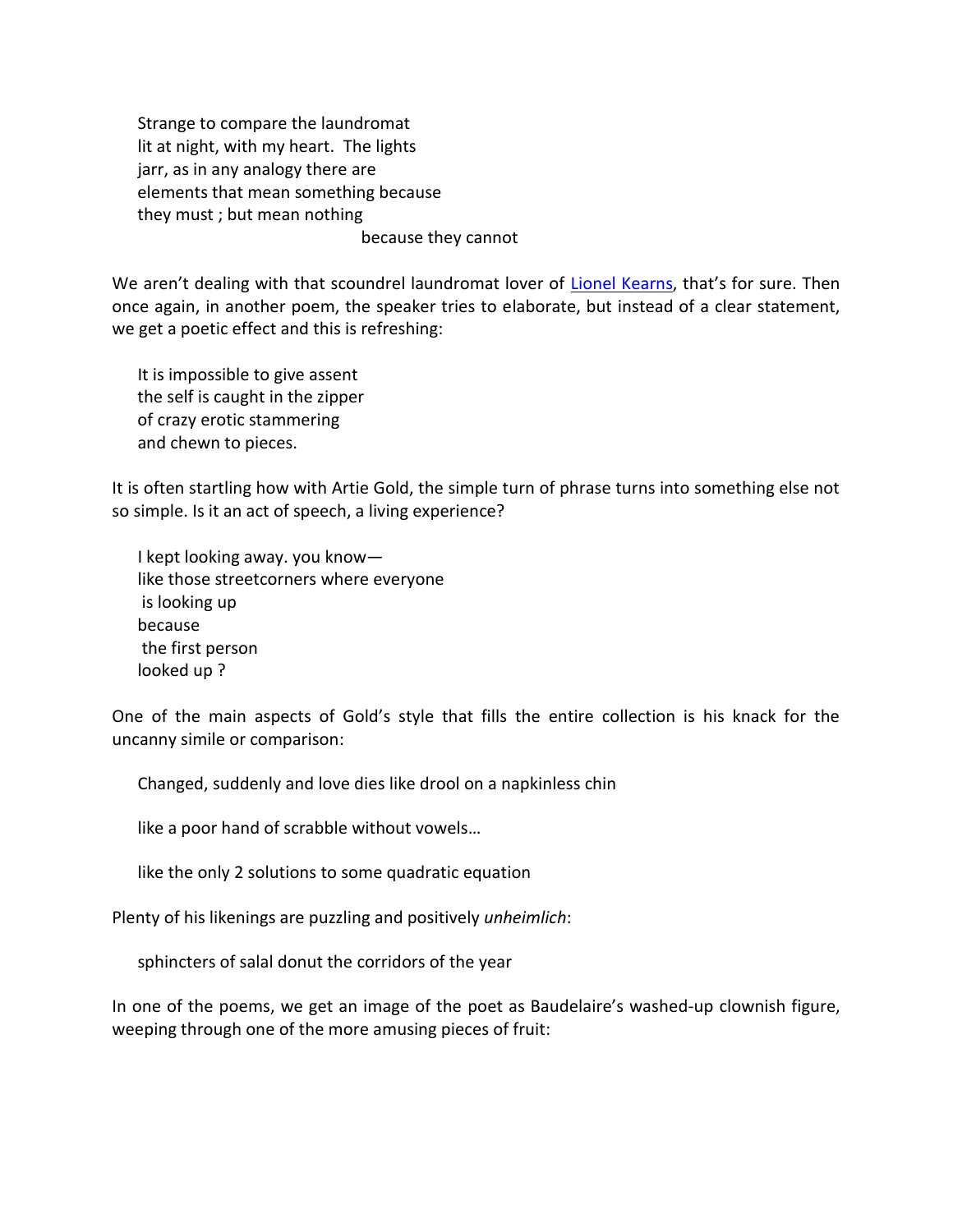I cry through my banana like the failures of vaudeville until later dawns and I die as a success because vaudeville has been withdrawn

The poetry of Artie Gold appears to make synaptic leaps at the verge where the line ends, an area that often felt like a slightly more staticky region with Jack Spicer. Also, his poems are not as simple as they might appear. They are not simply long sentences in handy slices (for those who believe that is poetry). Some of the phrases stand alone, challenging the reader's imaginative willingness to form a connexion, here or there:

 when I speak to you the cities cease to exist there is only you a pencil of doubt, no larger than a tenement

The thought is often caught scarcely aware in the middle of thinking:

 and while I go through my peregrinations do I doubt, of course, :I doubt

In one of the most amusing and interesting poems to involve comic book characters, Gold examines the heroic figure of Superman, asking the reader to consider his dangerous foibles and capability for eccentricity:

 when superman peers through you to see some spot far off you get cancer, gamma radiation. his overhead flights are crumbling the masonry of metropolis. metropolis, built on a fault. superman has a rare and sentimental collection of everyday household objects he has stolen from open windows out of people's homes

He imbues this particular book with a wonderful nonchalance that tempers the sense of desperation about—what else but the difficulty and often failure of language to serve as a vehicle for our thoughts and emotions, at least not without a great deal of tinkering. Artie Gold leaves behind one poem after another for us, "like a cake placed in a two hour oven / in a building with a bomb, not caring."

[The Collected Books of Artie Gold](http://talonbooks.com/books/the-collected-books-of-artie-gold) includes a fine introduction to *The Beautiful Chemical Waltz* by [George Bowering](http://www.talonbooks.com/authors/george-bowering) that touches upon the individuality of Artie Gold as a young urban poet in Montreal who styled himself after Frank O'Hara and Jack Spicer, creating his own sense of culture somewhere between the artsy and the accessible, between the eternal and the quotidian. In this introduction, Bowering makes one of his more important points about these poetic antecedents and therefore Artie himself: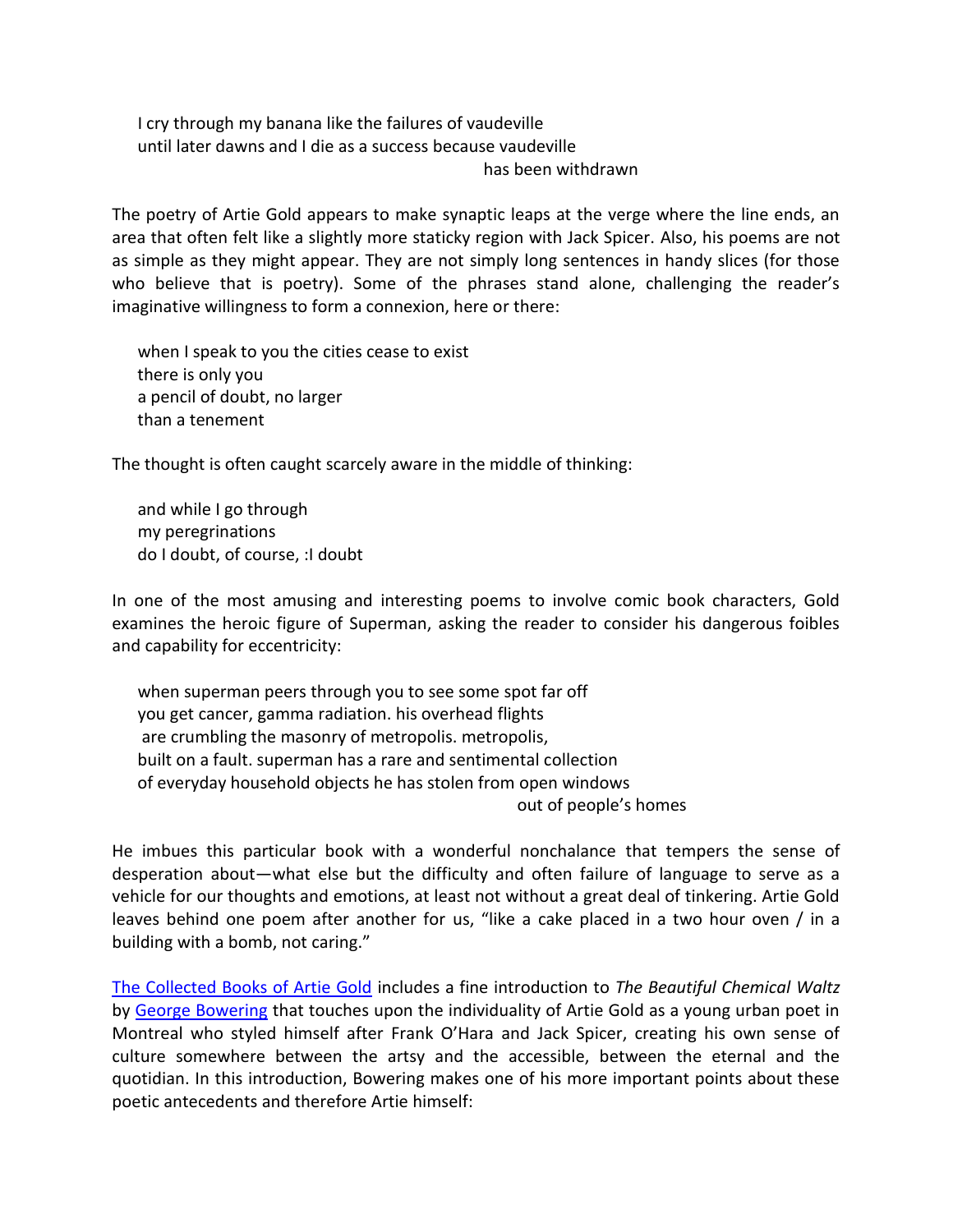Spicer and O'Hara reminded their readers that poetry is made of speech, and speech can be exciting no matter the subject. In other words a young poet doesn't have to write about suicide or seduction to be interesting.

Bowering also credits him with the "daring ability to objectify his voiced poem by starting a new one this side of it" which is perhaps something I have been trying to say without quite grasping how to. There's me told.

When I first was asked to write about Artie Gold, bolstering my own immediate desire based on the excitement of this discovery, I considered asking for more information about this warm amusing fellow writing poem after poem behind safety glass in the company of the cats he loved, the cats that exacerbated his health problems. Then I realized that I must apply my own golden rule to this body of work, because I felt Gold's poems were asking me to do so, to separate the man from the living being and impish consciousness and beating heart in his work.

Selected poems in *The Beautiful Chemical Waltz* are more erratic, although they continue in a similar vein to the poems in *before Romantic Words*. In fact, unlike the poems in many collections, often bereft of a title, the poems in Gold's books are not easily partitioned off. They have an organic cohesion which renders them parts of a continuous whole, enriching the experience for the reader of this collection.

Yet we find that the weepy banana of vaudeville has become more than a prank, something more fatal to human frailty:

 and what a mosh the concept of the soul somewhere along someone has gotten a wedge of pride into the spirit, it is like some banana peel, slippery fatal. it will floor it I look beyond the winter white the mammoth growls of tractor

I look beyond the winter night

And indeed, there is an expressed wish to redress perceived forms of injustice, even on a minor scale in this book, accompanied by a sense of affliction as admonitions are doled out in Spicerian fashion:

 This malarial life we feel cold we feel hot the order of sensations confuses us our blankets are as clumsy as our decisions and we must doctor ourselves against our own cures.

Even more than in the other books, Gold's lines focus on the inadequacy of language and what he refers to as "desperacy" in the face of it:

 The nouns are hungry for sense The facts are not known They are tasteless by which is meant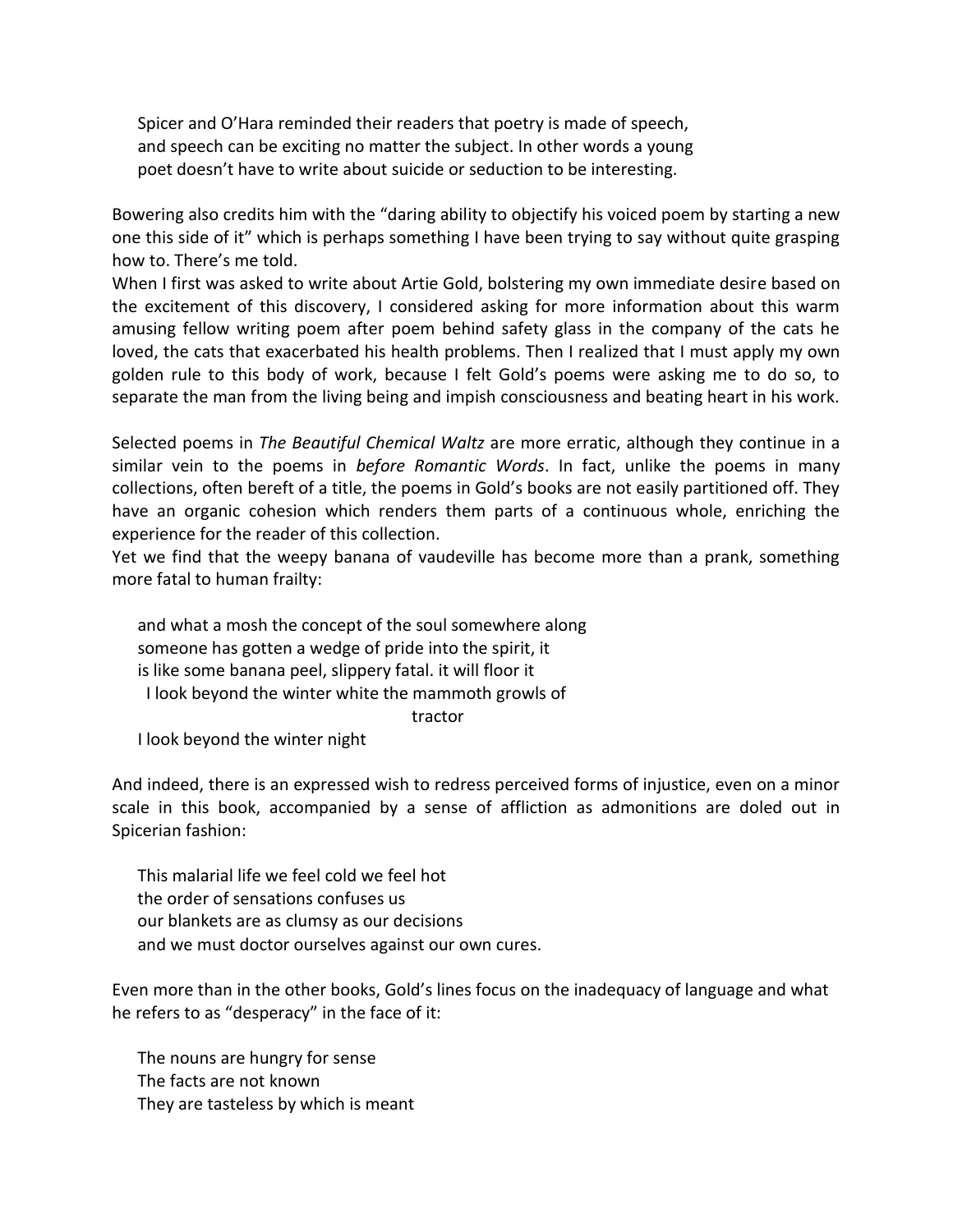They are hard to transcribe They taste the colour of the sky against cement

The images he cycles through are also reminiscent of William Carlos Williams in the midst of his quickest rapidity, warning us not to treat life like a bag of food we are forever afraid of tipping over:

 Hurrying to spill what I had like a man who was writing a phonenumber across the cover of a book—where was I grinding a world at a wheel down to a substantive

The R.W. series of poems in this book is intriguing and appears to be a heartfelt exposition concerning the nature of love. There is an openness and sincerity in the voice of these poems that moves the book in a slightly different direction, including what Gold refers to as a clumsiness he affects:

 You've been willing to love me. I've been high-handed and heavy, a fool, believing what we had was perishable I was all around it with my protective hands a fool. I smothered it. I think I put the flame out every time you fought to keep it alive

He proves in this series that he is able to welcome the reader into an intimate space without becoming too intrusive or maudlin in his mood or tone, once again dropping us in it, in terms of the experiential:

 I want to slide on my knees into some open corner and be small and wait.

[Ken Norris](http://talonbooks.com/authors/ken-norris) is fond of the bittersweet poem R.W. 2 and [George Bowering](http://www.talonbooks.com/authors/george-bowering) is so stunnified he readily genuflects for the image at the end of the poem R.W. 11. Myself, I am partial to R.W. 17, probably because I rarely ever like to know exactly what I am digesting. In this poem, to paraphrase Bowering on Leonard Cohen's work, Gold doesn't know what the hell he is doing so well:

 I hold my breath not like the mouth dealing with celery certainly not like the sound of me travelling over ordinary gravel has it rained between myself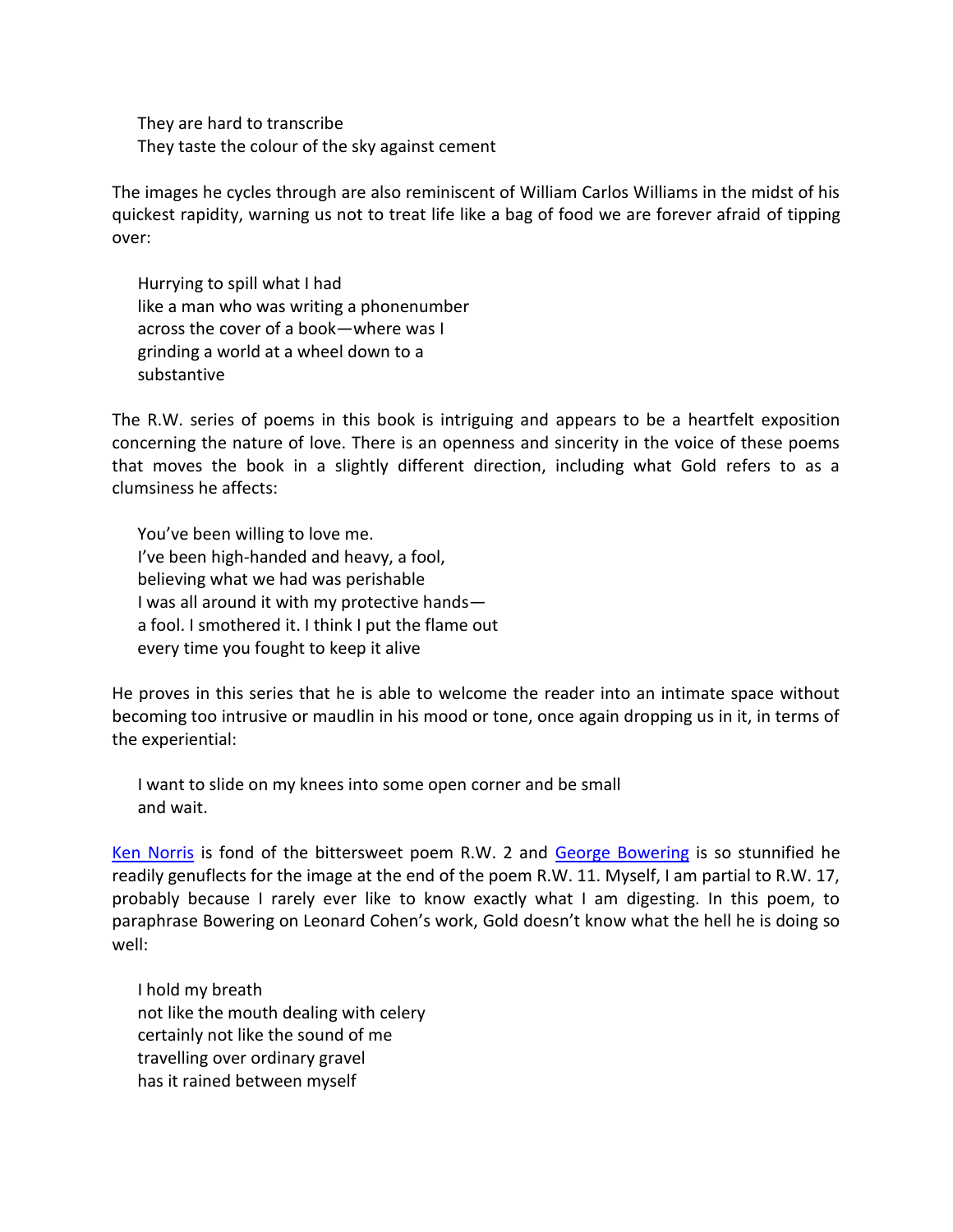and life to produce you?

Artie Gold's description of the poetic process is similar to the fakiry of Jack Spicer, the rope of talk one must believe is there for the trick of language to work. In his case, the poet is like a magician drawing out the lines of his escapism, or at least burning desire for it:

 The magician doesn't draw kerchiefs voilà voilà no. The kerchiefs are knotted together like the bedsheets of an escaping prisoner. He lowers the length endlessly before your vision…the lines of a good poem come like that.

It is not necessary a melodrama or tragedy, but in this series, Gold expresses the dilemma of the poet that is so seldom understood, the struggle deciding between life and art, with love performing a duplicitous balancing act between either:

 too awful if your love for me is merely a weakness I prey upon the point of love is lost somewhere in living art's trace vanishes invisibly while the science of living abruptly perverts.

The collection of poetry concludes with *The Hotel Victoria Poems*, which contains another of those delectable experientials that evokes something at once distinct yet elusive for the reader:

 and sometimes the phone rings that is in the morning. one night a hand, pausing on its way down the long hallway, for a second felt my doorknob but it was not my hand so it went on, on to its own. like a waterfall behind a lightswitch things wait there just out of reach.

In this perusal of [The Collected Books of Artie Gold,](http://talonbooks.com/books/the-collected-books-of-artie-gold) there is still much I have omitted, although of course, these are all additional discoveries for readers to make. What impresses me is how Artie manages to "stay Gold" throughout the collection, creating several books that introduce to many a unique and singular voice in Canadian poetry, at last getting much of the unsung sung. Although I am often wary of such comparisons, I think that **Endre Farkas** is spot on in his description of a "Glenn Gould-Bach-like complexity" in Gold's work. As Gould interprets Bach in a way that reveals something about the musical process, Gold interprets poets such as Spicer